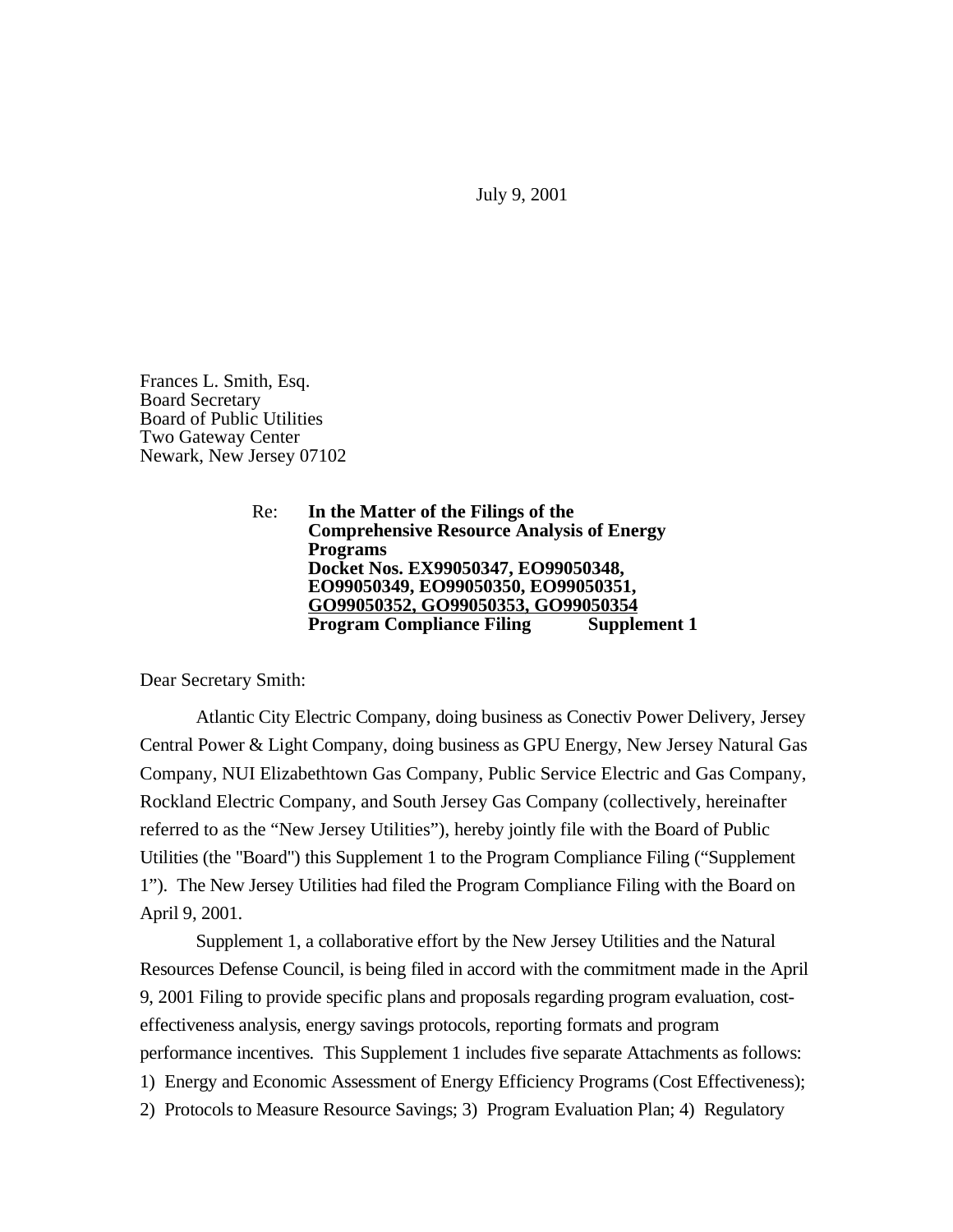Reporting; and 5) Performance Incentives. These Attachments provide supporting information and/or analyses for the 2001 Statewide Clean Energy Program Plans and Budgets filed with the BPU on April 9.

Attachments 2 and 5 provide information to be used to support future cost recovery requests. Attachment 2 provides the proposed protocols to calculate program energy savings. This information is needed to calculate lost margin revenues. Attachment 5 provides the proposed metrics and structure of performance incentives to be requested in 2002 for successful program performance in 2001.

The New Jersey Utilities respectfully request the Board's approval of the Compliance Filing as referenced in their April 9, 2001 letter and its approval of Attachments 2 and 5 herein to the Program Compliance Filing Supplement 1.

Kindly place one of the eighteen copies of the enclosed Supplement 1 in each of the above referenced Utilities' individual dockets and stamp one copy of this transmittal letter "filed" and return to Richard Fryling, Jr., Esq., attorney for Public Service Electric and Gas Company, in the envelope provided.